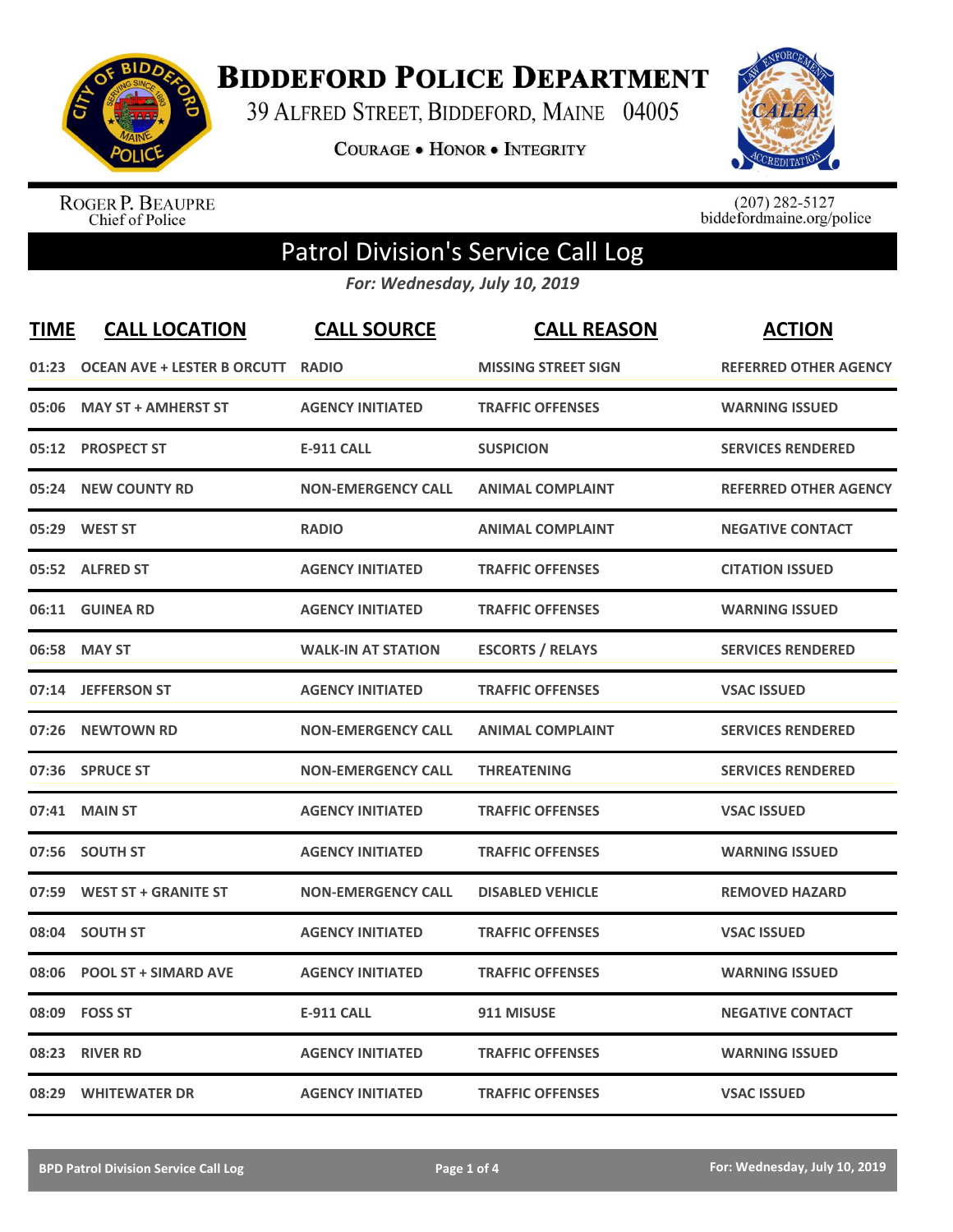| <b>TIME</b> | <b>CALL LOCATION</b>                             | <b>CALL SOURCE</b>                                  | <b>CALL REASON</b>                                              | <b>ACTION</b>             |
|-------------|--------------------------------------------------|-----------------------------------------------------|-----------------------------------------------------------------|---------------------------|
|             | 08:55 SOUTH ST                                   | <b>AGENCY INITIATED</b>                             | <b>TRAFFIC OFFENSES</b>                                         | <b>WARNING ISSUED</b>     |
|             | 09:10 BENSON RD                                  | <b>AGENCY INITIATED</b>                             | <b>ANIMAL COMPLAINT</b>                                         | <b>GONE ON ARRIVAL</b>    |
|             | 09:14 SOUTH ST                                   | <b>AGENCY INITIATED</b>                             | <b>TRAFFIC OFFENSES</b>                                         | <b>VSAC ISSUED</b>        |
|             | 09:20 CLARK ST                                   | <b>AGENCY INITIATED</b>                             | <b>TRAFFIC OFFENSES</b>                                         | <b>VSAC ISSUED</b>        |
|             | 09:44 MAY ST + VICTORY LN                        | <b>AGENCY INITIATED</b>                             | <b>TRAFFIC OFFENSES</b>                                         | <b>WARNING ISSUED</b>     |
|             | 09:50 POOL ST                                    | <b>AGENCY INITIATED</b>                             | <b>TRAFFIC OFFENSES</b>                                         | <b>WARNING ISSUED</b>     |
|             | 09:57 POOL ST                                    | <b>AGENCY INITIATED</b>                             | <b>TRAFFIC OFFENSES</b>                                         | <b>WARNING ISSUED</b>     |
|             | 09:58 MOUNTAIN RD + HALLCZUK RD AGENCY INITIATED |                                                     | <b>TRAFFIC OFFENSES</b>                                         | <b>WARNING ISSUED</b>     |
|             | 10:05 POOL ST                                    | <b>AGENCY INITIATED</b>                             | <b>TRAFFIC OFFENSES</b>                                         | <b>VSAC ISSUED</b>        |
|             | 10:06 WENTWORTH ST                               | <b>NON-EMERGENCY CALL</b>                           | <b>HARASSMENT</b>                                               | <b>FIELD INTERVIEW</b>    |
|             | <b>10:10 HILL ST</b>                             | <b>NON-EMERGENCY CALL</b>                           | <b>TRESPASSING</b>                                              | <b>SERVICES RENDERED</b>  |
|             | 10:36 SOUTH ST                                   | <b>NON-EMERGENCY CALL</b>                           | <b>ASSIST PD AGENCY</b>                                         | <b>NEGATIVE CONTACT</b>   |
|             | 10:40 WEST ST                                    | <b>AGENCY INITIATED</b>                             | <b>TRAFFIC OFFENSES</b>                                         | <b>VSAC ISSUED</b>        |
|             | 11:00 WENTWORTH ST                               | <b>NON-EMERGENCY CALL</b>                           | <b>THEFT</b>                                                    | <b>REPORT TAKEN</b>       |
|             | 11:03 HILL ST                                    | <b>AGENCY INITIATED</b>                             | <b>TRAFFIC OFFENSES</b>                                         | <b>WARNING ISSUED</b>     |
|             | 11:14 ALFRED ST + BOULDER WAY                    | <b>AGENCY INITIATED</b>                             | <b>TRAFFIC OFFENSES</b>                                         | <b>CITATION ISSUED</b>    |
|             |                                                  | <b>CHARGE: OBSCURING MOTOR VEHICLE PLATES MARKS</b> | OFFENDER: CHRISTINE M PERREAULT  AGE: 62  RESIDENT OF: SACO, ME |                           |
|             |                                                  |                                                     |                                                                 |                           |
|             | 11:23 ELM ST                                     | <b>E-911 CALL</b>                                   | <b>THEFT</b>                                                    | <b>SERVICES RENDERED</b>  |
|             | 11:27 ALFRED ST                                  | <b>AGENCY INITIATED</b>                             | <b>TRAFFIC OFFENSES</b>                                         | <b>VSAC ISSUED</b>        |
|             | 11:30 WENTWORTH ST                               | <b>NON-EMERGENCY CALL</b>                           | <b>HARASSMENT</b>                                               | <b>SERVICES RENDERED</b>  |
|             | 11:34 WESTMORE AVE                               | <b>AGENCY INITIATED</b>                             | <b>ANIMAL COMPLAINT</b>                                         | <b>SERVICES RENDERED</b>  |
|             | 11:35 ALFRED ST                                  | <b>WALK-IN AT STATION</b>                           | <b>COURT ORDERED CHECK IN</b>                                   | <b>SERVICES RENDERED</b>  |
|             | 11:42 POOL ST + FORTUNES ROCKS RD E-911 CALL     |                                                     | 911 MISUSE                                                      | <b>NO ACTION REQUIRED</b> |
|             | 12:00 SOUTH ST                                   | <b>AGENCY INITIATED</b>                             | <b>ANIMAL COMPLAINT</b>                                         | <b>SERVICES RENDERED</b>  |
|             | 12:30 ALFRED ST                                  | <b>WALK-IN AT STATION</b>                           | <b>DRUG BOX</b>                                                 | <b>SERVICES RENDERED</b>  |
|             | 12:51 POOL ST                                    | <b>AGENCY INITIATED</b>                             | <b>TRAFFIC OFFENSES</b>                                         | <b>VSAC ISSUED</b>        |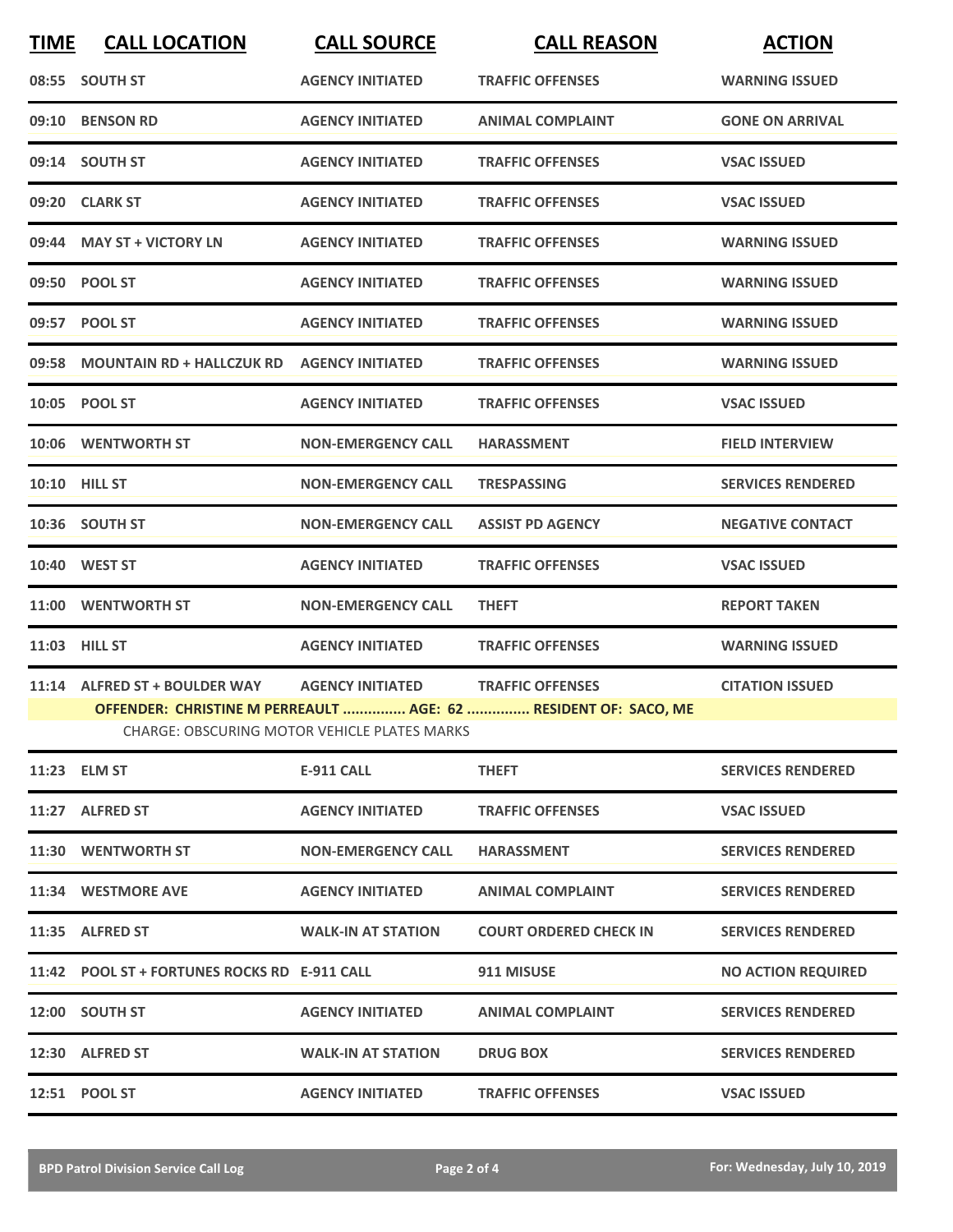| <b>TIME</b>                                                                                                                                                                      | <b>CALL LOCATION</b>                          | <b>CALL SOURCE</b>                                             | <b>CALL REASON</b>                                              | <b>ACTION</b>             |  |
|----------------------------------------------------------------------------------------------------------------------------------------------------------------------------------|-----------------------------------------------|----------------------------------------------------------------|-----------------------------------------------------------------|---------------------------|--|
|                                                                                                                                                                                  | 12:57 ORCHARD ST                              | <b>NON-EMERGENCY CALL</b>                                      | <b>CIVIL COMPLAINT</b>                                          | <b>CIVIL COMPLAINT</b>    |  |
|                                                                                                                                                                                  | 13:08 ADAMS ST                                | <b>NON-EMERGENCY CALL</b>                                      | <b>ASSIST OTHER AGENCY</b>                                      | <b>SERVICES RENDERED</b>  |  |
|                                                                                                                                                                                  | 13:14 SOUTH ST                                | <b>NON-EMERGENCY CALL</b>                                      | <b>FAILURE TO PARENT</b>                                        | <b>SERVICES RENDERED</b>  |  |
|                                                                                                                                                                                  | 13:20 ALFRED ST                               | <b>WALK-IN AT STATION</b>                                      | <b>COURT ORDERED CHECK IN</b>                                   | <b>SERVICES RENDERED</b>  |  |
|                                                                                                                                                                                  | 13:28 WEST ST                                 | <b>NON-EMERGENCY CALL</b>                                      | <b>CODES ENFORCEMENT</b>                                        | <b>SERVICES RENDERED</b>  |  |
|                                                                                                                                                                                  | <b>13:48 VINE ST</b>                          | <b>NON-EMERGENCY CALL</b>                                      | <b>MISSING PERSON</b>                                           | <b>SERVICES RENDERED</b>  |  |
|                                                                                                                                                                                  | 13:54 YATES ST                                | <b>AGENCY INITIATED</b>                                        | <b>SHELLFISH VIOLATION</b>                                      | <b>NO VIOLATION</b>       |  |
|                                                                                                                                                                                  | 14:11 ALFRED ST                               | <b>AGENCY INITIATED</b>                                        | <b>TRAFFIC OFFENSES</b>                                         | <b>VSAC ISSUED</b>        |  |
| 14:16                                                                                                                                                                            | <b>GRAHAM ST + ALFRED ST</b>                  | <b>WALK-IN AT STATION</b>                                      | <b>ARTICLES LOST/FOUND</b>                                      | <b>SERVICES RENDERED</b>  |  |
|                                                                                                                                                                                  | 14:37 MAIN ST                                 | <b>NON-EMERGENCY CALL</b>                                      | <b>CRIMINAL MISCHIEF</b>                                        | <b>REPORT TAKEN</b>       |  |
|                                                                                                                                                                                  | 14:57 WENTWORTH ST                            | <b>WALK-IN AT STATION</b>                                      | <b>DOMESTIC COMPLAINTS</b>                                      | <b>SERVICES RENDERED</b>  |  |
| 15:03                                                                                                                                                                            | <b>GRANITE ST</b>                             | <b>NON-EMERGENCY CALL</b>                                      | <b>ARTICLES LOST/FOUND</b>                                      | <b>SERVICES RENDERED</b>  |  |
|                                                                                                                                                                                  | 15:14 ELM ST                                  | <b>NON-EMERGENCY CALL</b>                                      | <b>SUSPICION</b>                                                | <b>SERVICES RENDERED</b>  |  |
| 15:23                                                                                                                                                                            | <b>ALFRED ST</b>                              | <b>AGENCY INITIATED</b>                                        | <b>ANIMAL COMPLAINT</b>                                         | <b>SERVICES RENDERED</b>  |  |
| 15:27                                                                                                                                                                            | <b>MAPLEWOOD AVE</b>                          | <b>NON-EMERGENCY CALL</b>                                      | <b>SUSPICION</b>                                                | <b>SERVICES RENDERED</b>  |  |
|                                                                                                                                                                                  | 15:38 ELM ST                                  | <b>E-911 CALL</b>                                              | 911 MISUSE                                                      | <b>NEGATIVE CONTACT</b>   |  |
|                                                                                                                                                                                  | 15:52 ANDREWS RD                              | <b>E-911 CALL</b>                                              | 911 MISUSE                                                      | <b>NO ACTION REQUIRED</b> |  |
|                                                                                                                                                                                  | 16:34 ALFRED ST                               | <b>WALK-IN AT STATION</b>                                      | <b>PAPERWORK</b>                                                | <b>NO ACTION REQUIRED</b> |  |
|                                                                                                                                                                                  | 16:47 MAIN ST + WASHINGTON ST                 | <b>AGENCY INITIATED</b>                                        | <b>RECOVERED STOLEN PROPERTY</b>                                | <b>CITATION ISSUED</b>    |  |
| OFFENDER: DAVID PAUL MCCREA  AGE: 35  RESIDENT OF: BIDDEFORD, ME<br>CHARGE: OPERATING WHILE LICENSE SUSPENDED OR REVOKED<br><b>CHARGE: THEFT BY UNAUTHORIZED USE OF PROPERTY</b> |                                               |                                                                |                                                                 |                           |  |
|                                                                                                                                                                                  | 16:53 FOREST ST                               | <b>NON-EMERGENCY CALL</b>                                      | <b>SUSPICION</b>                                                | <b>SERVICES RENDERED</b>  |  |
|                                                                                                                                                                                  | 17:00 BOULDER WAY                             | NON-EMERGENCY CALL SHOPLIFTING                                 |                                                                 | <b>ARREST(S) MADE</b>     |  |
|                                                                                                                                                                                  | <b>CHARGE: VIOLATING CONDITION OF RELEASE</b> | CHARGE: THEFT BY UNAUTHORIZED TAKING OR TRANSFER - SHOPLIFTING | OFFENDER: TONYA MARIE LEGERE  AGE: 39  RESIDENT OF: ARUNDEL, ME |                           |  |
|                                                                                                                                                                                  | 17:03 MIDDLE ST                               | <b>NON-EMERGENCY CALL</b>                                      | <b>HARASSMENT</b>                                               | <b>REPORT TAKEN</b>       |  |
|                                                                                                                                                                                  | 17:22 OLD DOGS LN                             | E-911 CALL                                                     | 911 MISUSE                                                      | <b>NEGATIVE CONTACT</b>   |  |